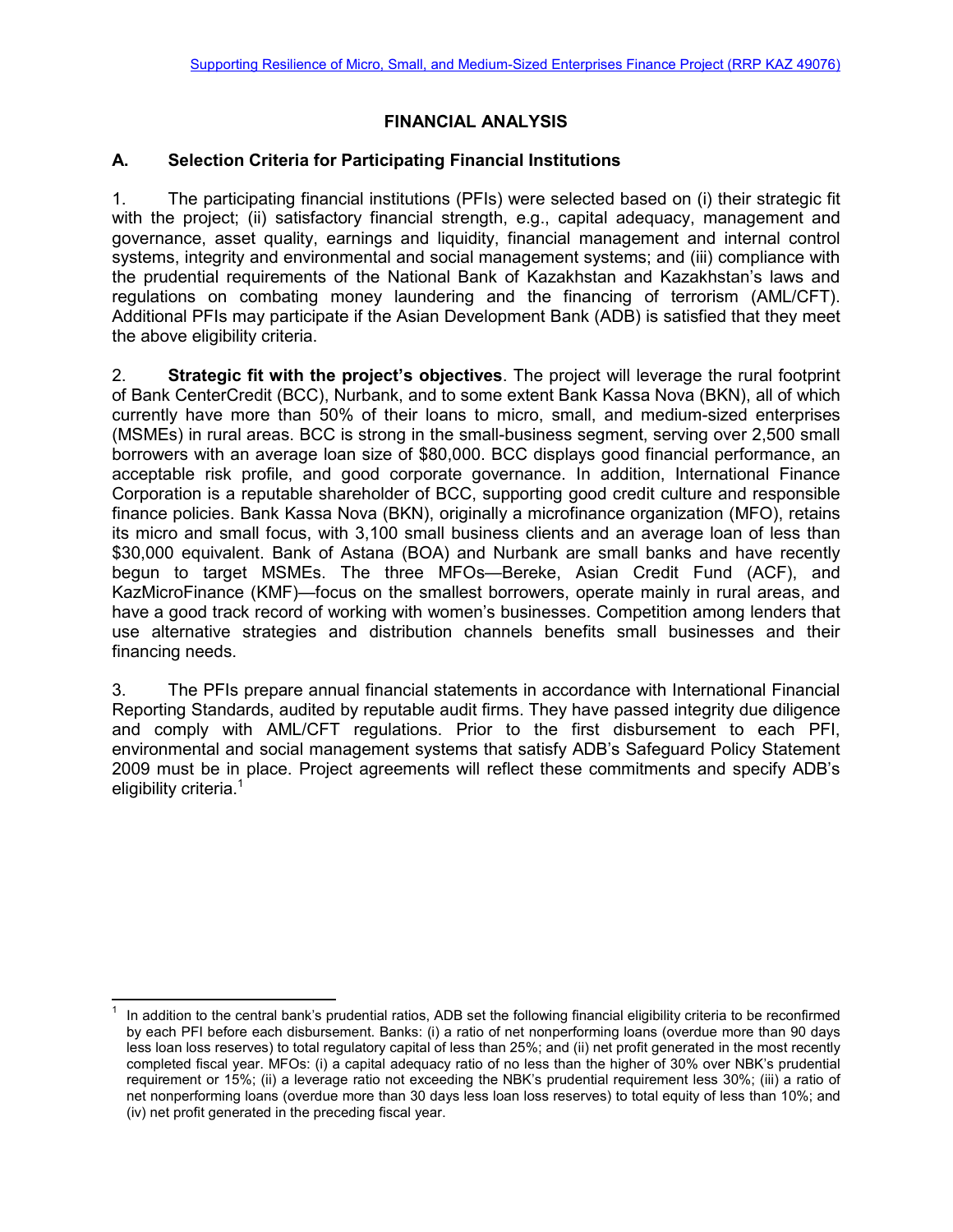| <b>Item</b>                        | <b>BOA</b>               | <b>BCC</b>               | <b>BKN</b> | <b>NRB</b>               | <b>ACF</b><br>(MFO) | <b>Bereke</b><br>(MFO) | <b>KMF</b><br>(MFO) |
|------------------------------------|--------------------------|--------------------------|------------|--------------------------|---------------------|------------------------|---------------------|
| Assets (T billion)                 | 224                      | .442                     | 80         | 321                      |                     |                        | 44                  |
| <b>ROAA</b>                        | 0.9                      | 0.2                      | 1.2        | 0.1                      | 5.2                 | 1.4                    | 4.2                 |
| Net NPLs to total capital $(\%)^a$ | $-10.9$                  | $-5.3$                   | 6.3        | $-9.2$                   | $-0.16$             | 0.5                    | 3.9                 |
| Debt: Equity for MFOs              | $\overline{\phantom{a}}$ | $\overline{\phantom{0}}$ | -          | $\overline{\phantom{0}}$ | 2.8:1               | 0.4:1                  | 3.4:1               |

#### **Selected financial performance indicators of Participating Financial Institutions (2015)**

ACF = Asian Credit Fund, BOA = Bank of Astana, BCC = Bank CenterCredit, BKN = Bank Kassa Nova, KMF= KazMicroFinance, MFO = microfinance organization, NPL = nonperforming loan, NRB = Nurbank, ROAA = return on average assets<br>a. Defined as loops

 Defined as loans past due more than 90 days for banks and past due more than 30 days for MFOs, less loan reserves, over regulatory capital.

Source: Consultants' due diligence report based on questionnaires from participating financial institutions, central bank data, and entities' audited financial statements.

#### **B. The Participating Financial Institutions**

#### **1. Bank CenterCredit**

4. Established in 1988, BCC ranked fifth bank by asset size in 2015 in Kazakhstan. It focuses on retail and MSME lending, supported by 136 branches. The micro segment includes loans of up to T150 million (\$440,000); small enterprises, up to T450 million (\$1.34 million); and medium-sized enterprises, up to T1,500 million (\$4.47 million). MSME loans grew by 16% (2015) representing 24% of all loans. BCC serves 2,500 clients, with an average loan size of \$80,000 equivalent, of which 45% are located in the two largest cities. In the current context, its MSME loans are expected to grow at 1% annually (2016–2018).

5. Bakhytbek Baiseitov holds 31.3% of shares, and Kookmin Bank (incorporated in the Republic of Korea) holds 30.0%, followed by International Finance Corporation (10.0%). BCC is overseen by a supervisory board and a management board, each composed of six experienced bankers. The audit department has 28 staff reporting directly to the supervisory board. The risk management department has 90 staff, of which 30 are engaged in loan workout. Core banking and information technology systems are currently being upgraded with the support of the parent bank Kookmin.

6. BCC's capital adequacy ratio (CAR) has declined from 16.0% (2012) to 14.2% (2015) because of high loan loss provisions. The loan book was T1,039 billion (\$3.1 billion) in 2015, of which 20% denominated in foreign currency. Asset quality declined in 2015 as the nonperforming loan (NPL) ratio rose from 12.7% to 13.7%, but improved to 8.0% in March 2016 and is fully covered by provisions with an adequate ratio of net NPLs to total regulatory capital of –5.3% (2015). Since 2012, BCC improved asset quality through loan restructuring, disposition of collateral, and write-offs.<sup>2</sup> Retail and trade account for 60% of NPLs. Profits are low, with a return on average assets (ROAA) of 0.2% (2015).

# **2. Bank of Astana**

7. Established in 2008, BOA ranked 19th by asset size (2015). It focuses on retail and SME lending through eight branches. It increased MSME loans by 40%, which now represent 63% of

 2 Write-offs increased in 2015, supported by tax deductibility. While asset quality remains weak, BCC can be considered conservative. Rating agencies observe that BCC has recognized risks related to the weaker economy, has lower exposure to foreign currency loans (20%) than its peers, and most such loans are classified as problem assets.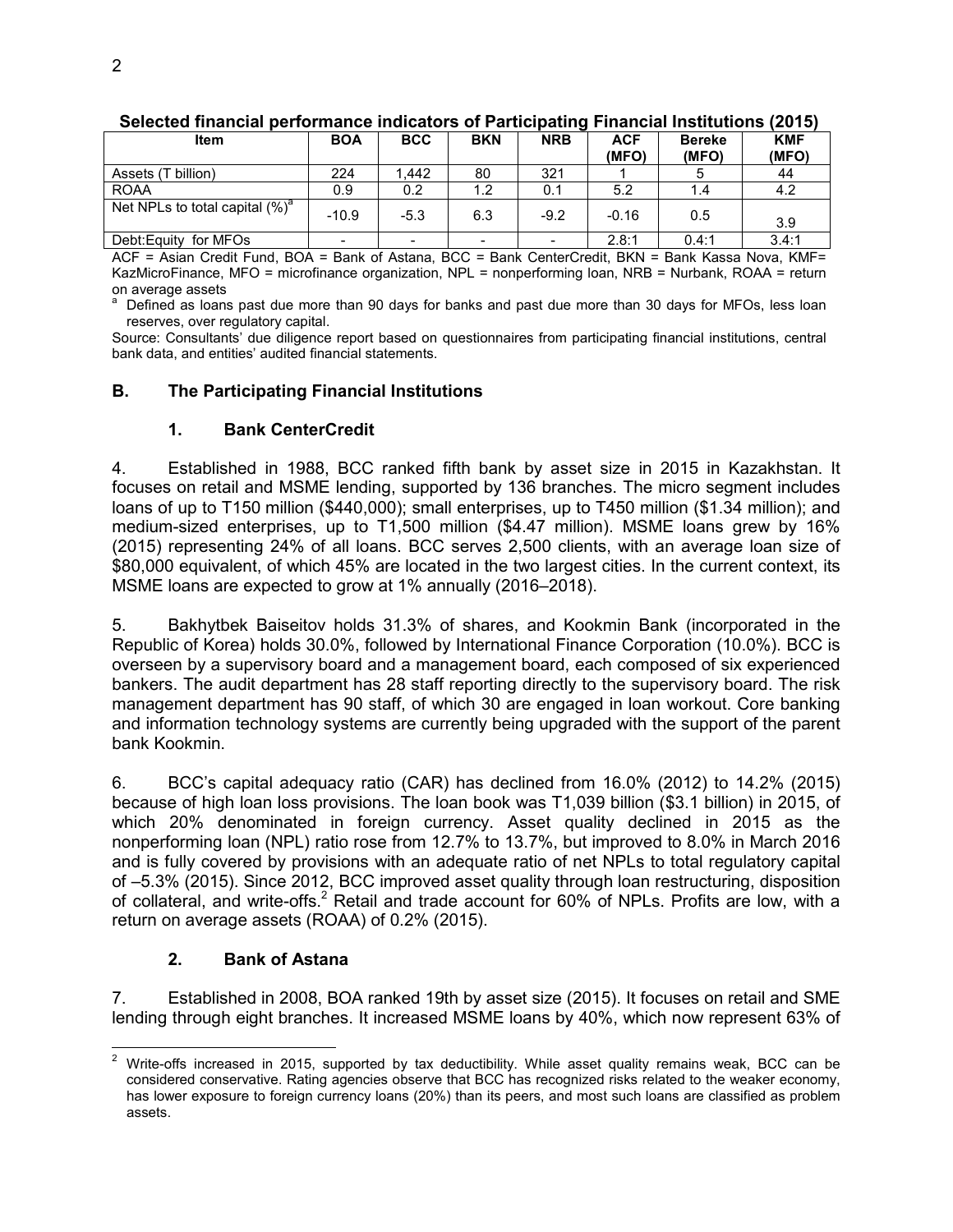its loan book (2015). It serves 370 clients with an average loan size of \$90,000. BOA classifies micro-enterprise loans as up to T35 million (\$100,000) and small-enterprise loans as up to T350 million (\$1 million). Loans outside of Almaty and Astana represented 15% of the loan book, and were mainly in trade and service. BOA is increasing its business with agricultural cooperatives and expanding it to include leasing. It is investing in mobile applications to support origination of loans to SMEs and financial technology start-ups. It estimates an annual 25% MSME loan growth for 2016–2018.

8. BOA is controlled by Tokhtarov Olzhas Tanirbergenovich, who owns 68% of the share capital. BOA is governed by a six-member board of directors and a four-member management board of experienced bankers. BOA's risk management function includes a board risk committee and a 15-staff risk management unit. BOA uses an internal credit rating system, limiting branch approval authority to T5million (\$15,000). The compliance department covers AML compliance and reports suspicious transactions to the financial intelligence unit. The audit department conducts audits based on a risk-based audit plan and reports directly to the board of directors.

9. BOA's capital adequacy was moderate with a CAR of 13.9% (2015). Its loan book was T139 billion (\$410 million), of which 30% was denominated in foreign currency. Given high loan growth at a compound annual growth rate of 93% (2012–2015), the NPL ratio dropped from 14.2% in 2013 to 3.4% in 2015. NPLs are fully covered by loan loss reserves, and the ratio of net NPLs to total regulatory capital stands at a robust –10.9% (2015). BOA's funding risk is substantial—the 20 largest depositors represent 41% of liabilities (2015). Loan concentration improved but remains high, with the 20 largest exposures representing 62% of loans. Profitability declined in 2015: the ROAA fell to 0.9% (from 1.3% in 2014).

# **3. Bank Kassa Nova**

10. Established in 2009 and ranked 29th by assets (2015), BKN is a very small bank focusing on MSMEs via 23 branches. Its loan book stood at T58.4 billion (\$173 million) in 2015, with 25% in foreign currency. MSME loans up to T300 million (\$894,000) represent 74% of BKN's loan book, serving 3100 small and micro businesses, with an average loan size of \$41,000. Around 50% of such loans are to rural borrowers and 50% to women borrowers. BKN estimates a moderate annual MSME loan growth of 10% in 2016–2018.

11. BKN is fully owned by JSC Nova Leasing, which is controlled by Bulat Utemuratov, who holds 85% of the share capital. As a former senior civil servant with close links to the President of Kazakhstan he is a politically exposed person. ADB integrity due diligence classified the risks as low. BKN has a 17-staff risk management unit, which is considered satisfactory for its business. An internal control unit covers AML/CFT and reports any suspicious transactions. The internal audit department reports directly to the board of directors.

12. BKN's CAR was reported at a satisfactory 21.5% (2015). While well above prudential limits, the CAR is expected to drop in 2016–2018 because of credit growth and narrowing margins, and because loan loss provisioning requirements limit the recapitalization through retained earnings. Asset quality deteriorated as the NPL ratio increased to 3.2% (2015) from 0.9% (2013), and only 47% of NPLs are covered by reserves. The ratio of net NPLs to regulatory capital stood at a significant 6.3% (2015). Profitability (1.2% ROAA) is reported adequate, but expected to decline with increasing loan loss provision requirements. Deposits represent 82% of liabilities and are highly concentrated as the top 10 depositors hold 56%.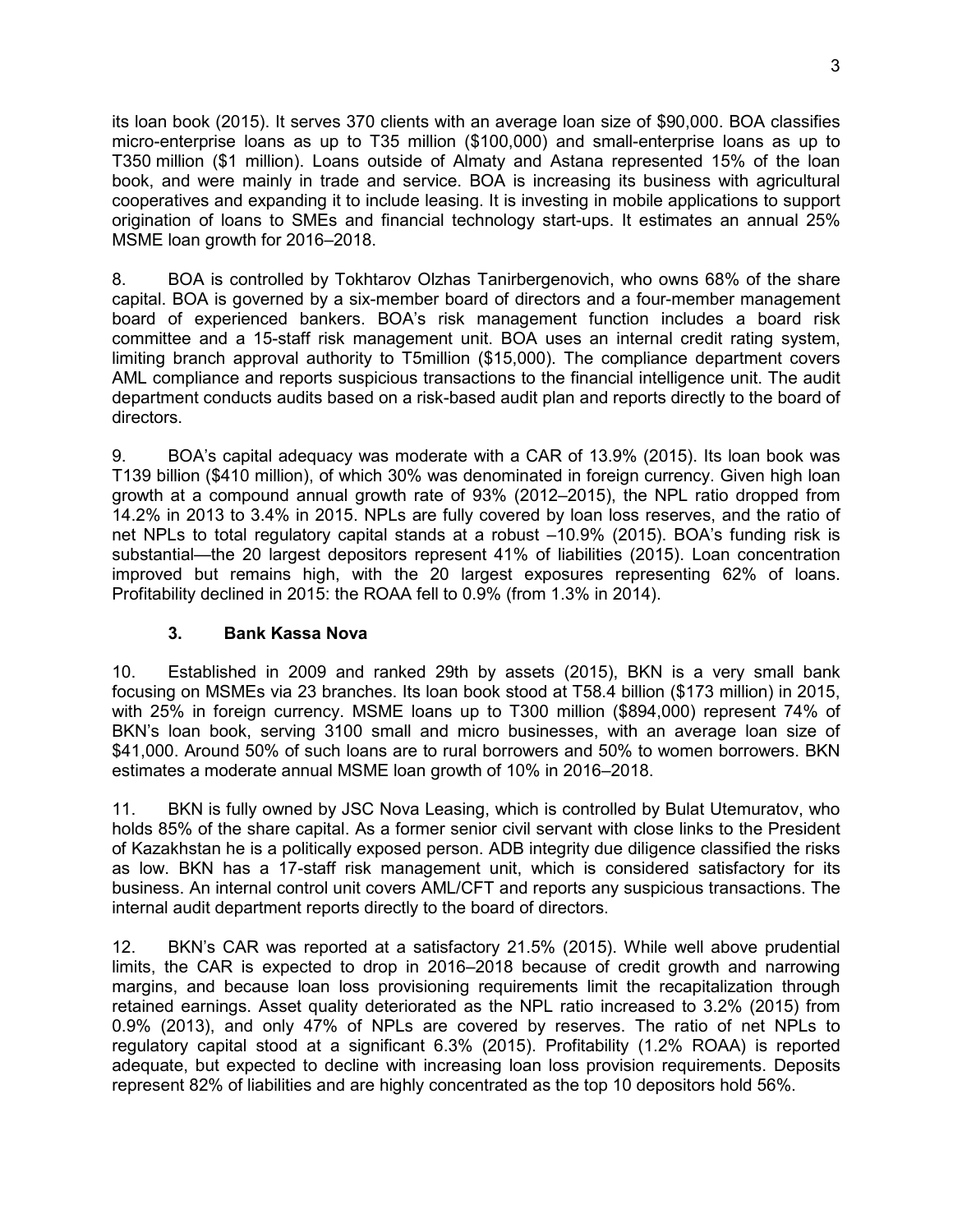#### **4. Nurbank**

13. Founded in 1992, Nurbank is ranked 14th by assets and operates through 16 branches. The loan book was T259 billion (\$770 million) in 2015, of which 18% was denominated in foreign currency. While MSME loans represented only \$177 million or 23% of total loans in 2015, Nurbank plans to expand its MSME business by establishing SME units in each branch and putting in place an MSME lending process. $3$  In 2015, it served 790 MSME customers, with an average loan size of \$51,000. Around 75% of loans were issued outside of Almaty or Astana in 2015. Nurbank forecasts annual MSME lending growth of 20% in 2016–2018.

14. JP Finance Group, owned by Rashid Sarsenov, controls 84% of the share capital. Nurbank is governed by a three-member supervisory board and a seven-member management board. Except for the chairman, who is the son of the owner of Nurbank, all management board members have strong banking experience. Nurbank has a strong risk management department with 73 staff, including a workout and recovery department with 94 staff. The audit unit follows an annual risk-based audit plan covering all functions of the bank, including branches, and reports directly to the supervisory board. A compliance department carries out AML and CFT functions.

15. With a CAR of 17.6% (2015), Nurbank is moderately capitalized. Asset quality remains poor although the NPL ratio dropped to 23% in 2015, from 33% in 2013, mainly through extensive write-offs and asset recoveries, as well as transfer of problem loans to a specialpurpose vehicle. While Nurbank has substantial exposure to the real estate and construction segments and significant restructured loans, NPLs are reasonably covered by reserves. The ratio of net NPL to regulatory capital stood at a solid –9.22%, while Nurbank's profitability is marginal (ROAA of only 0.1% in 2015).

# **5. Asian Credit Fund – Microfinance Organization**

16. Founded in 1997, ACF has four branches and 25 offices across five regions. With a small loan book of T1,919 billion (\$5.6 million) and an average loan size of \$375 (2015), ACF is targeting subsistence-oriented activities in agriculture. It has close to 15,000 borrowers, and 96% of its loans are outside of the two major cities.

17. The international microfinance network Mercy Corps (50.5%) and Base of Pyramid Asia (47.6%) are the controlling shareholders. ACF has a five-member board and a four-member management. Typical for many MFOs, risk management is not separated from lending. However, since risk is being managed at the head office while loan approvals are made at the branches, a possible conflict of interest is effectively mitigated. An internal control person manages AML/CFT duties and reporting. Internal audit is carried out by one person and supervised by the head of audit of Mercy Corps' subsidiary in Kyrgyzstan.

18. ACF reported an excellent asset quality with an NPL ratio (30 days) of 0.8% (2015). With NPLs fully covered by provisions, the ratio of net NPLs to equity was solid at –0.16%. Profitability is adequate with a 5.2% ROAA (2015) but retained earnings remain limited.

 $\overline{a}$ 3 Nurbank defines the micro and small business segment by exposures up to T300 million (\$880,000), and the medium-sized business segment by exposures up to T3 billion (\$8.8 million).